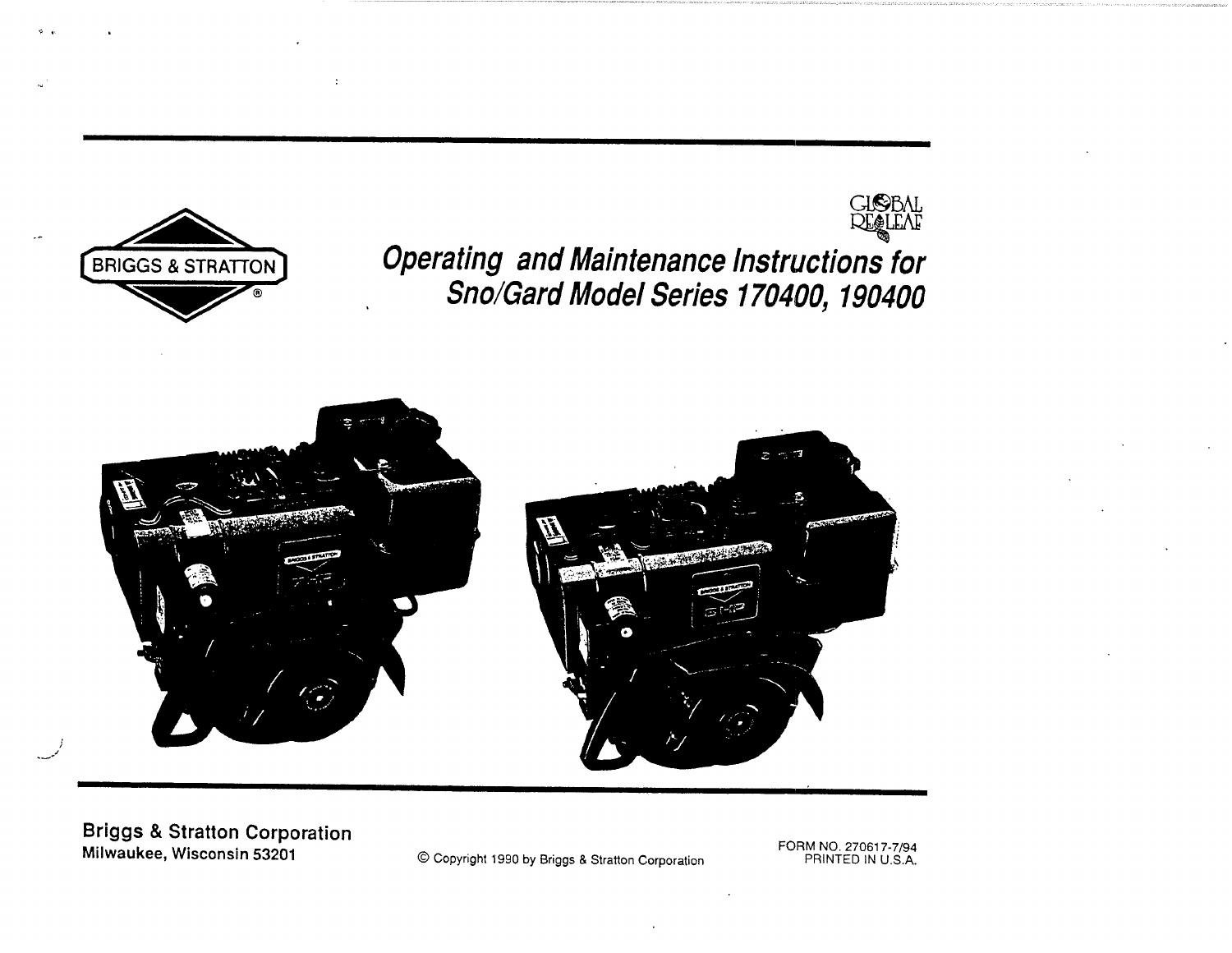# **IMPORTANT SAFETY INFORMATION AND**

# **INSTRUCTIONS FOR ENGINE SELECTION ENGINE INSTALLATION ENGINE OPERATION**

In the USA and Canada, our 24 hour hotline is:

18002333723

**Briggs & Stratton Corporation** Milwaukee, Wisconsin 53201

www.briggsandstratton.com

Keep these instructions for future reference.

## **Before installing and operating this engine** read and observe all warnings, cautions and instructions on both sides of this sheet, on the engine, and in the operating & maintenance instructions.

NOTE: This sheet of instructions and safety information is not meant to cover all possible conditions and situations that may occur. Read entire Operating & Maintenance Instructions for this engine AND the instructions for the equipment this engine powers. Failure to follow instructions and safety information could result in serious injury or death.

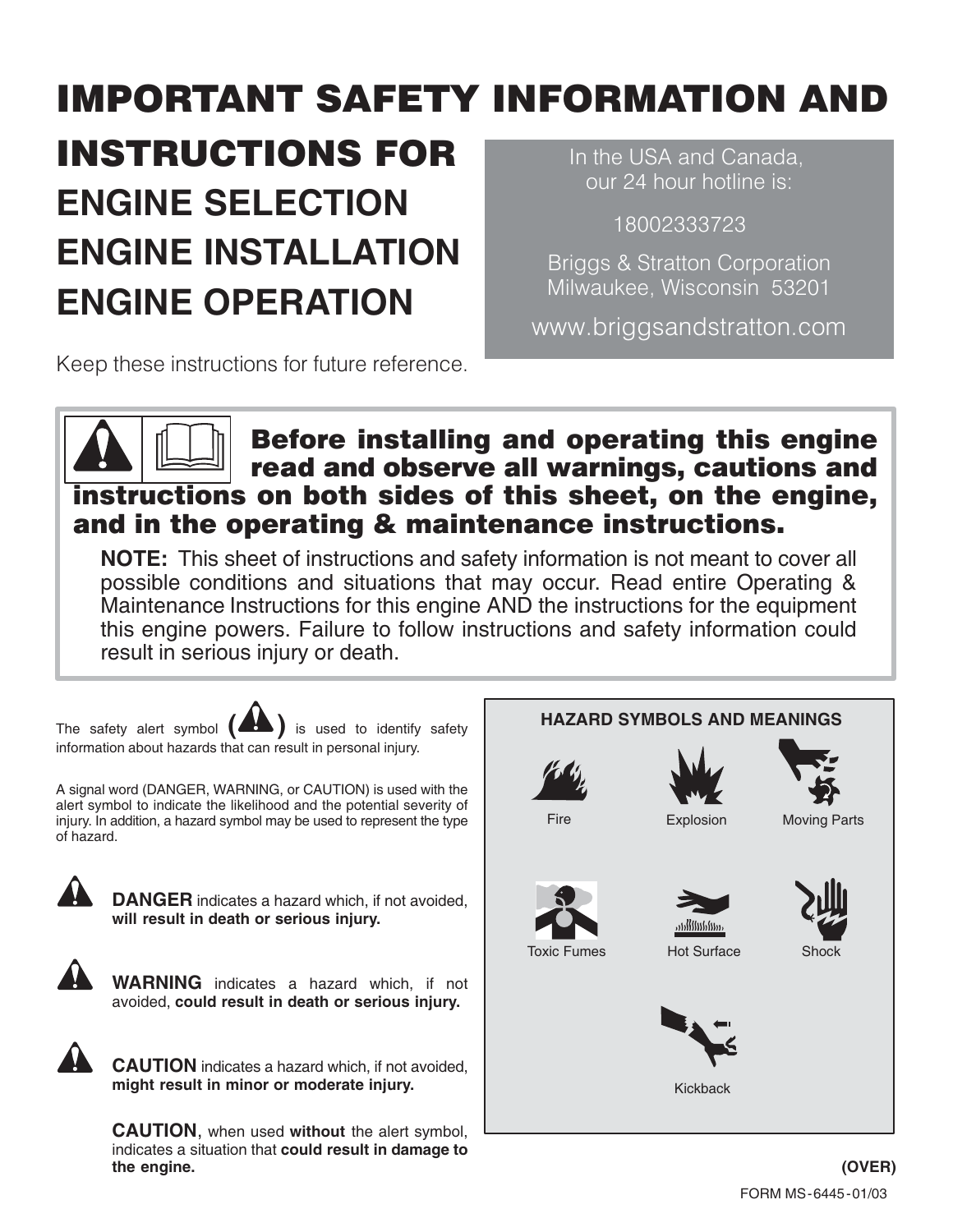# **ENGINE SELECTION**



Some engines are unique and designed for specific applications  $\bullet$ or types of equipment. If this engine will be used to build new equipment, contact Briggs & Stratton to ensure that the engine is appropriate for the intended use.

Note: For all Go-karts use only a model 136200 series engine, which offers improved safety and performance.

Replacement engines should be the same model as the original engine, or be the Briggs & Stratton designated replacement engine. Refer to the Operation & Maintenance Instructions for engine identification information.

Note: For all Go-karts use only a model 136200 series engine, which offers improved safety and performance.

Do not use Briggs & Stratton engines on 3-wheel All-Terrain Vehicles (ATVs), motor bikes, air craft products, or vehicles intended for use in competitive events. Briggs & Stratton does not approve of or authorize such uses.

# **ENGINE INSTALLATION**

- [1] Do not attempt to install this engine if you do not have the appropriate tools and knowledge of small engine installation procedures. Use only Briggs & Stratton parts. Contact your Authorized Service Dealer for assistance.
- Do not modify the engine in any way without Briggs & Stratton  $\lceil 2 \rceil$ factory approval. Any such modification is at the owner's sole risk.
- If the exhaust system on the old engine was supplied by the  $[3]$ equipment manufacturer, you must transfer the exhaust system and related components (original muffler and related pipes, brackets, clamps, and shields) to the new engine. All components must be in good condition.



flector if used) so outlet points away from operator, fuel tank, and equipment, and so muffler heat will not damage or deform engine and components.

Ensure all fuel lines and fittings are properly assembled and do not leak. Replacement parts must be the same model as the

Ensure all wiring, including safety switches and engine shut-off components are completely installed and functioning proper-

Set engine speed to equipment manufacturer's specification.  $[7]$ Refer to equipment manufacturer's manual. Do not tamper with governor springs, or other parts that will increase engine speed above specification.



All engine parts, including fuel cap, spark plug, muffler, air cleaner, and covers and guards for drive components (gears, belts, shafts, couplings, etc.) must be in place before attempting to start engine.

If engine is installed on walk behind lawn mower, all mower components, including cutting must be correctly blade. installed before attempting to start engine.

When working on the engine or equipment, remove spark plug wire from spark plug. For electric start, remove negative wire from battery.

Do not check for spark with spark plug removed. Use Briggs & Stratton spark tester #19368.

# **ENGINE OPERATION**



## **WARNING**

### **When adding fuel:**

Turn engine off and let engine cool at least 2 minutes before removing gas cap.

Fill fuel tank outdoors or in well-ventilated area. Fill tank to about 1 inch below lowest portion of neck to allow for fuel expansion. Keep gasoline away from sparks, open flames, pilot lights, heat, and other ignition sources.



## **WARNING**

**When starting engine:** 

Remove all external equipment/engine loads.

Wait until spilled fuel is evaporated. Start engine outdoors. Pull cord slowly until resistance is felt, then pull rapidly.

If engine floods, set choke to OPEN/RUN, place throttle in FAST and crank until engine starts.



## **WARNING**

**When operating equipment:** 

Do not tip engine or equipment at angle which causes gasoline to spill.

Run engine outdoors. Do not run in enclosed area, even if doors or windows are open.

Do not choke carburetor to stop engine.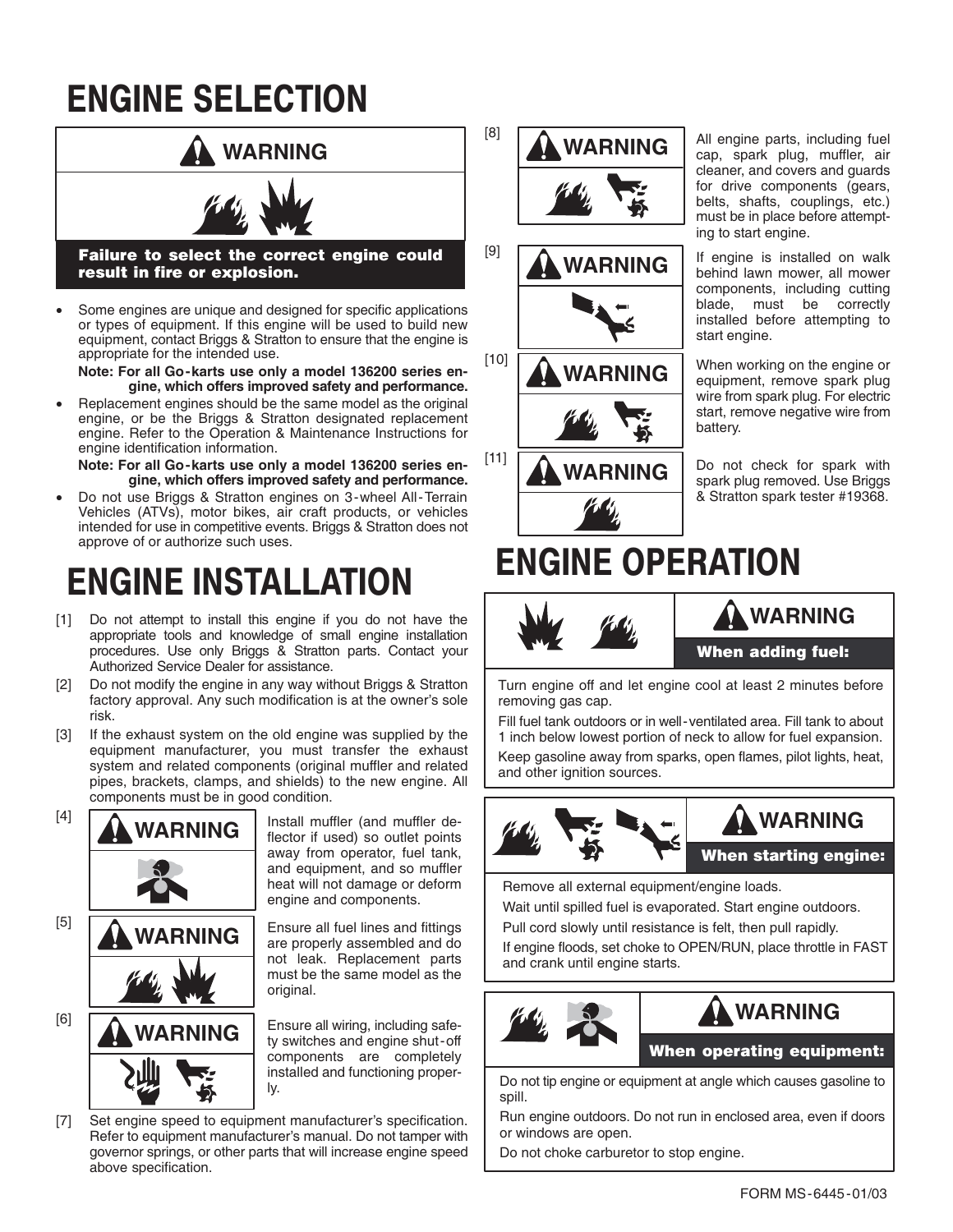## In the Interest of Safety

This SAFETY ALERT SYMBOL indicates that THIS MESSAGE involves PERSONAL SAFETY. Words DANGER, WARNING and CAUTION indicate degree of hazard. DEATH, PERSONAL INJURY and/or PROPERTY DAM-AGE may occur unless INSTRUCTIONS ARE FOLLOWED CAREFULLY.



You are not ready to operate this engine if you have not read and understood the following safety items. Read this entire owner's manual and the operating instructions of the equipment this engine powers.

The Briggs & Stratton engine you bought with your equipment is made of the finest material in a state-of-the-art manufacturing facility. Please understands that Briggs & Stratton sells engines to original equipment manufacturers. It also sells to others in the distribution chain who may sell to the ultimate of sumer, an equipment manufacturer, another distributor or a dealer. As a result, Briggs & Stratton does not necessarily know the application on which if engine will be placed. For that reason, you should carefully read and understand the operating instructions of the equipment on which your engine is placed before you operate it.

You should also understand that there are equipment applications for which Briggs & Stratton does not approve the use of its engines. Briggs & Stratton engines are not to be used on vehicles with less that 4 wheels. They include motor bikes, aircraft products and All Terrain Vehicles. Moreover, Briggs & Stratton does not approve of its engines being used in competitive events. FOR THAT REASON, BRIGGS & STRATTON ENGINES ARE NOT AUTHO-RIZED FOR ANY OF THESE APPLICATIONS. Failure to follow this warning could result in death, serious injury (including paralysis) or property damage.



DO NOT run engine in an enclosed area. (Exhaust gases contain carbon monoxide, an odorless and deadly poison.)

DO NOT place hands or feet near moving or rotating parts.

DO NOT store, spill, or use gasoline near an open flame, nor near an appliance like a stove, furnace, or water heater that uses a pilot light or can create a spark.

DO NOT refuel indoors or in unventilated area.

DO NOT remove fuel tank cap nor fill fuel tank while engine is hot or running. (Allow engine to cool 2 minutes before refueling.)

DO NOT operate engine if gasoline is spilled or when smell of gasoline is present or other explosive conditions exist. (Move equipment away from spill and avoid any ignition until gasoline has evaporated.)

DO NOT transport engine with fuel in tank.

DO NOT choke carburetor to stop engine. (Whenever possible, gradually reduce engine speed before stopping.)

DO NOT tamper with governor springs, links or other parts to increase engine speed. (Run engine at speed set for equipment manufacturer.)



- PREVENT ACCIDENTAL STARTING by removing spark plug wire when servicing engine or equipment. Disconnect negative wire from battery terminal if equipped with electric starting system.
- KEEP cylinder fins and governor parts free of dirt, grass and other debris which can affect engine speed.
- ✔PULL starter cord slowly until resistance is felt. Then pull cord rapidly to avoid kickback and prevent hand or arm injury.



DO NOT check for spark with spark plug removed. (Use an approved tes-

DO NOT crank engine with spark plug removed. (If engine is flooded. place throttle in FAST and crank until engine starts.)

DO NOT strike flywheel with a hammer or hard object as this may cause flywheel to shatter in operation. (Use correct tools to service engine.) DO NOT operate engine without a muffler. (Inspect periodically and replace if worn or leaking. If engine is equipped with muffler deflector, inspect periodically and, if necessary, replace with correct deflector.) DO NOT operate engine with an accumulation of grass, leaves or other combustible material in muffler area.

DO NOT use this engine on any forest covered, brush covered, or grass covered unimproved land unless a spark arrester is installed on muffler. (Spark arrester must be maintained in working order by operator.) DO NOT touch hot muffler, cylinder, or fins which can cause burns. DO NOT start engine with air cleaner or air cleaner cover removed (or cover over carburetor air intake, if Sno/Gard engine).

## **WARNING**

- USE fresh gasoline. Stale fuel can gum carburetor and cause leakage. CHECK fuel lines and fittings frequently for cracks or leaks. Replace if necessary.
- Use only Genuine Briggs & Stratton Parts or their equivalent; use of replacement parts which are not of equivalent quality may damage the engine.

| International<br>Symbols | Alert<br>Safety | Ø.<br>Head<br>Owner's Manual | $\cap''$<br>On Oh | $^{\backprime}$ Stop<br>l sor l<br>- | ---<br>Fuel<br>$\overline{\phantom{a}}$<br>Shutofi<br>שו | Fuel<br>н | $\sim$<br>Choke |
|--------------------------|-----------------|------------------------------|-------------------|--------------------------------------|----------------------------------------------------------|-----------|-----------------|
| In the HOR and P223 1.21 |                 |                              |                   | ∽                                    |                                                          |           |                 |

In the USA and Canada, a 24 hour hot line, 1-800-233-3723, has a menu of pre-recorded messages offering you engine maintenance information.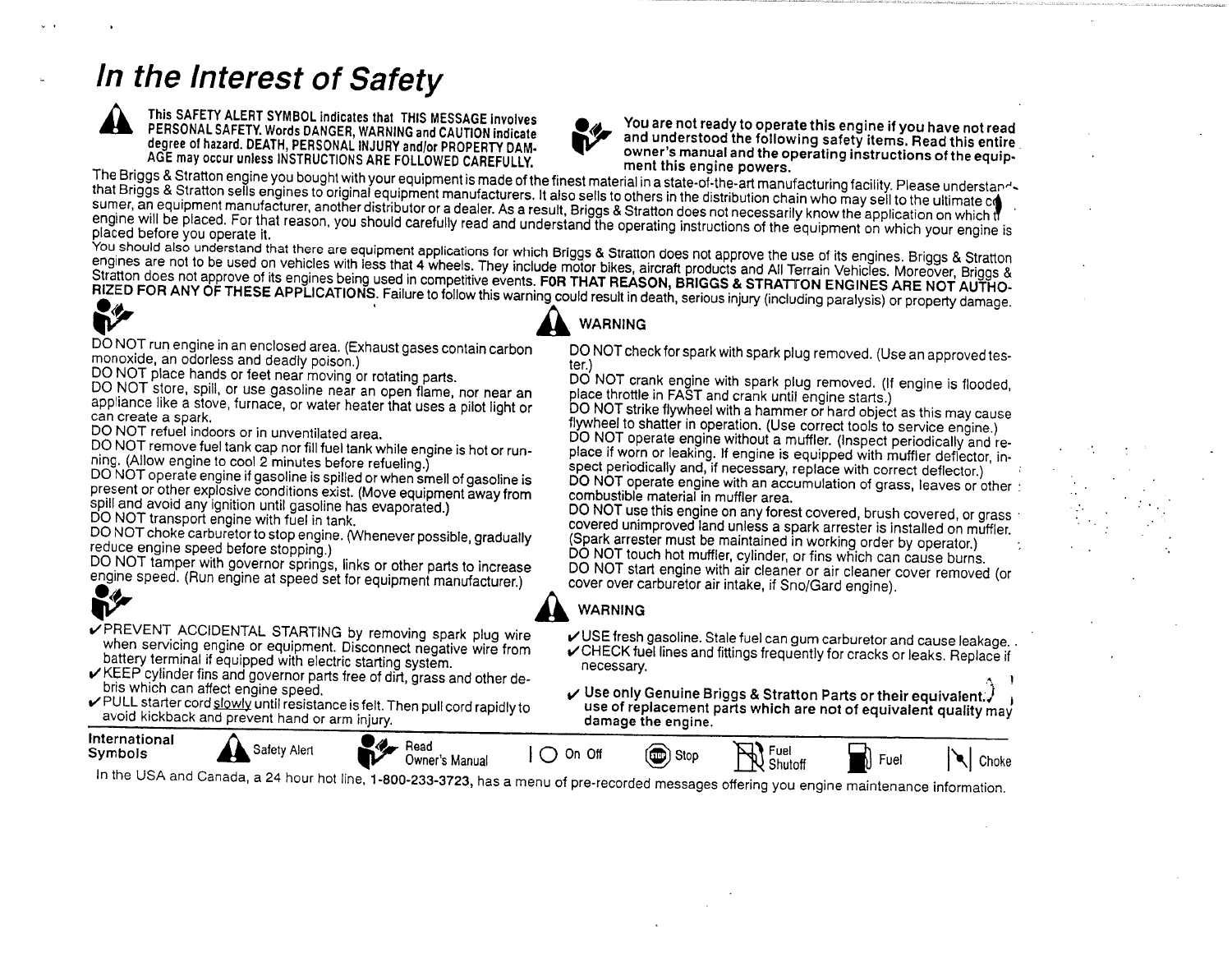## **Before Starting**

#### READ THE OPERATING INSTRUCTIONS OF THE **FQUIPMENT THIS ENGINE POWERS**

NOTE: Engine is shipped WITHOUT oil.

#### **4-CYCLE OIL RECOMMENDATIONS**

Change and Add Oil According to Chart below.

We recommend the use of a high quality detergent oil classified "For Service SE, SF, SG," such as<br>Briggs & Stratton 30 weight oil, part no. 100005. Detergent oils keep the engine cleaner and retard the formation of gum and varnish deposits. No special additives should be used with recommended oils.

#### NOTE: DO NOT MIX OIL WITH GASOLINE.

|        |       | <u>SAE VISCOSITY GRADES</u> |       |    |    |          |     |  |
|--------|-------|-----------------------------|-------|----|----|----------|-----|--|
|        |       |                             | **    |    |    | 30       |     |  |
|        |       | 59-30, 109-30               |       |    |    |          |     |  |
|        |       | watche su-zu su-a           |       |    |    |          |     |  |
| $-20$  |       | 20                          | 32 40 |    | 60 | 80       | 100 |  |
| C - 30 | $-20$ | .10                         |       | 10 |    | 30<br>20 | 49  |  |

- Air cooled engines run hotter than automotive engines. Use of multi-viscosity oils (10W-30, etc.) above 40° F (4° C) will result in high oil consumption and possible engine damage. Check oil level more frequently if using these types of oils.
- \*\* SAE 30 oil, if used below 40° F (4°C), will result in hard starting and possible engine bore damage due to inadequate lubrication.

### FILL CRANKCASE WITH OIL:

Place engine level. Clean area around oil fill. Remove oil fill plug or dipstick. POUR OIL SLOWLY. DO NOT OVER-FILL. Capacity is approximately 2.75 pints (44 ounces or 1.3 liters).



OIL FILL PLUG



2. FUEL TANK 3. REWIND STARTER ROTATING SCREEN

4.

**CODE NUMBERS** 5. SPARK PLUG WIRE TAB 9. KEYSWITCH 6. 12V STARTER MOTOR 10. MUFFLER **11. SPARK PLUG** 

(OPTIONAL)

8. MODEL, TYPE AND



### **FUEL RECOMMENDATIONS**

This engine will operate satisfactorily on any gasoline intended for automotive use. A minimum of 77 octane is recommended. DO NOT MIX OIL WITH GASOLINE.

Use clean, fresh, lead-free gasoline. Leaded gasoline may be used if lead-free is not available. Use of lead-free gasoline results in fewer combustion deposits and longer valve life. We recommend the use of Briggs & Stratton Gasoline Additive, part no. 5041. Purchase fuel in quantity that can be used within 30 days. This will assure fuel freshness and volatility tailored to the season.

NOTE: We DO NOT recommend the use of gasoline which contains alcohol, such as gasohol. However, if gasoline with alcohol is used, if MUST NOT contain more than 10 percent Ethanol and MUST be removed from the engine during storage. DO NOT use<br>gasoline containing Methanol. See STORAGE IN-**ŠTRUCTIONS.** 

| DO N    |  |
|---------|--|
| overflo |  |
|         |  |

OT FILL fuel tank to point of wing. Allow approximately 1/4 in. (5 mm) of tank space for fuel expansion.



16. THROTTLE CONTROL 14. OIL DRAIN PLUG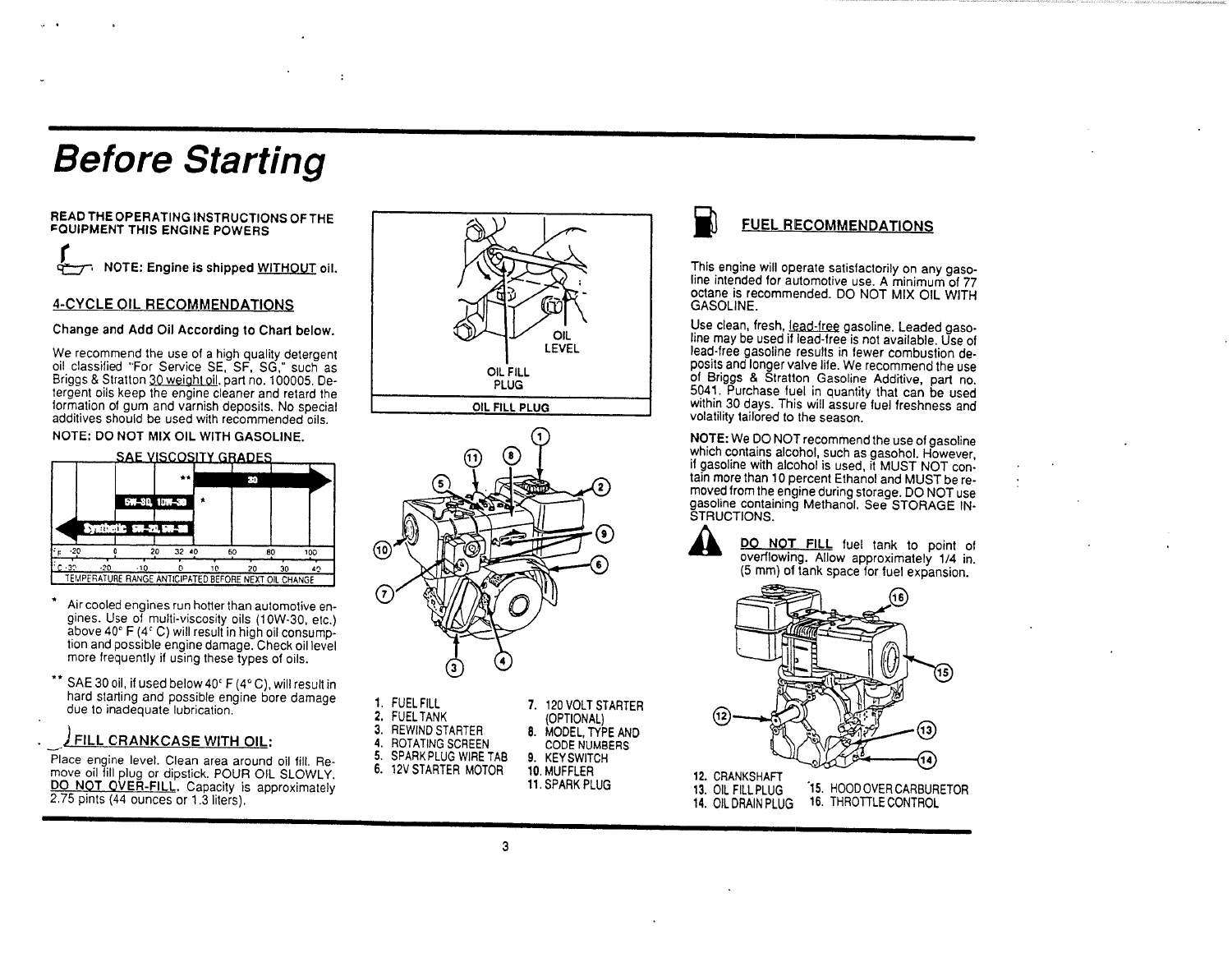# **Starting**

#### TO START ENGINE:

WARNING: ALWAYS KEEP HANDS AND FEET CLEAR OF ROTATING MACHIN-ERY.

#### **TIPS TO OBTAIN BEST STARTING**

- 1. Start, store and fuel engine in a level position.
- 2. DO NOT use a pressurized starting fluid. Severe engine damage may occur because of loss of lubrication.
- 3. A warm engine requires less choking than a cold engine.
- 4. De-clutch all possible external loads.
- 5. A slightly richer fuel mixture will usually improve cold starting. Turn idle mixture valve 1/8 turn counterclockwise.

#### **COLD WEATHER STARTING HINTS**

- 1. Use correct oil for temperature expected.
- 2. Set speed control at part throttle position.
- 3. A warm battery has much more starting capacity than a cold battery.
- 4. Do not use gasoline left over from summer, Use fresh winter grade fuel which has higher volatility to improve starting.

### **FUEL SHUT-OFF VALVE:**

Turn valve several turns counterclockwise to open, on engines so equipped



#### **CHOKE ENGINE:**

Move engine choke control as illustrated.  $\blacktriangleright$ 



NOTE: If fuel drips out of carburetor while trying to start engine, engine is over-choked. Pull rewind starter handle several times or engage electric starter briefly to crank engine with choke open.

### **OIL GARD® (Optional Accessory)**

OIL GARD® light warns of low oil level. If light flickers or remains on and if engine cannot be started or stopped and connot be restarted, oil must be added. Fill to FULL mark on dipstick or to overflowing at oil fill plug. Do not over-fill.

#### **STOP SWITCH:**

Insert key in Switch, if so equipped.



 $\overline{4}$ 

## **SET THROTTLE CONTROL:**

**Contract Contract** 

MANUAL CONTROL: Pull engine throttle cor knob as illustrated.



#### REMOTE CONTROL: Move equipment throttle control lever to "RUN." "FAST" OR "START" position.



#### PRIME ENGINE:

To prime engine, push primer twice.

NOTE: When starting engine for first time or  $\cup$ . engine has been in storage with a dry fuel system, push primer until it becomes firm. Then push primer twice.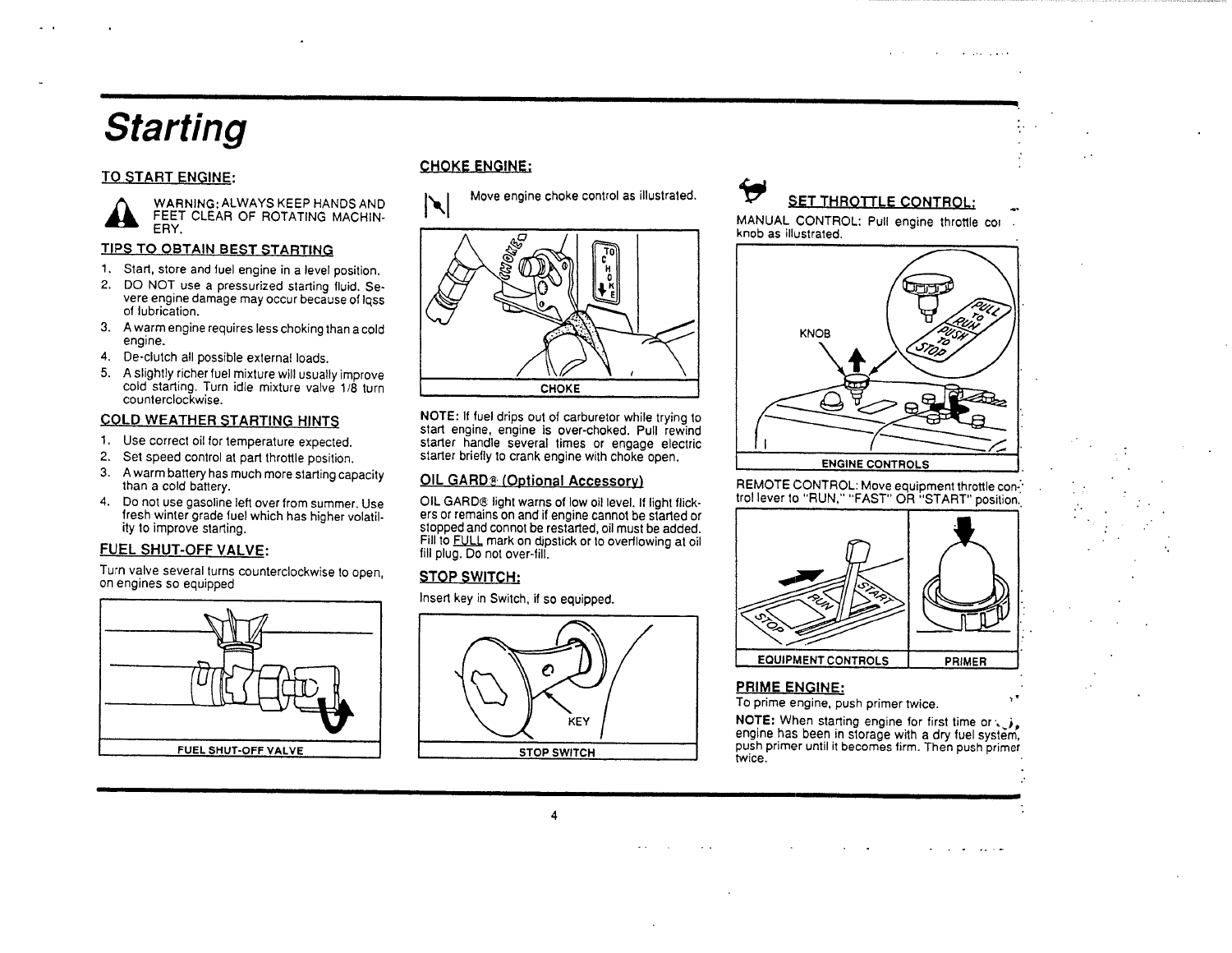# **Starting &Stopping**

#### **REWIND STARTER**



Grasp starter grip as illustrated and pull slowly until resistance is felt. Then pull cord rapidly to overcome compression. prevent kickback and start engine. Repeat if necessary with choke opened slightly. When engine starts, open choke gradually.



#### **ELECTRIC STARTER**

On engines equipped with 12 volt starting systems, turn key to "START" position or press starter button. On engines equipped with 120 volt starting systems, press "ON" button of conductor cord's integral "ON-OFF" switch. The best starter life is provided by using short starting cycles of several seconds. Pro-Innged cranking (more than 15 seconds per minute) damage the starter motor. Allow starter to cool

F minutes. Release as soon as engine starts and gradually open choke.

NOTE: Battery is supplied by equipment manufacturer and may require charging before use.



CAUTION: The 120 volt electric starter is equipped with a three-prong plug for your safety. The longer prong in this plug is connected to the starter motor housing. When the starter motor is plugged into a properly grounded receptacle, it will protect the user from shock should the starter motor insulation fail for any reason. If a longer extension cord is used with this starter, it should also have three-prong and threehole pluas.



#### TO STOP ENGINE:

Move equipment control to "SLOW" and then "STOP" position. Turn key to "OFF" position, if so equipped. Do not choke carburetor to stop engine. Backfire or engine damage may result if carburetor is used to stop engine.





CAUTION: Always remove key from switch when leaving equipment unattended or when equipment is not in use.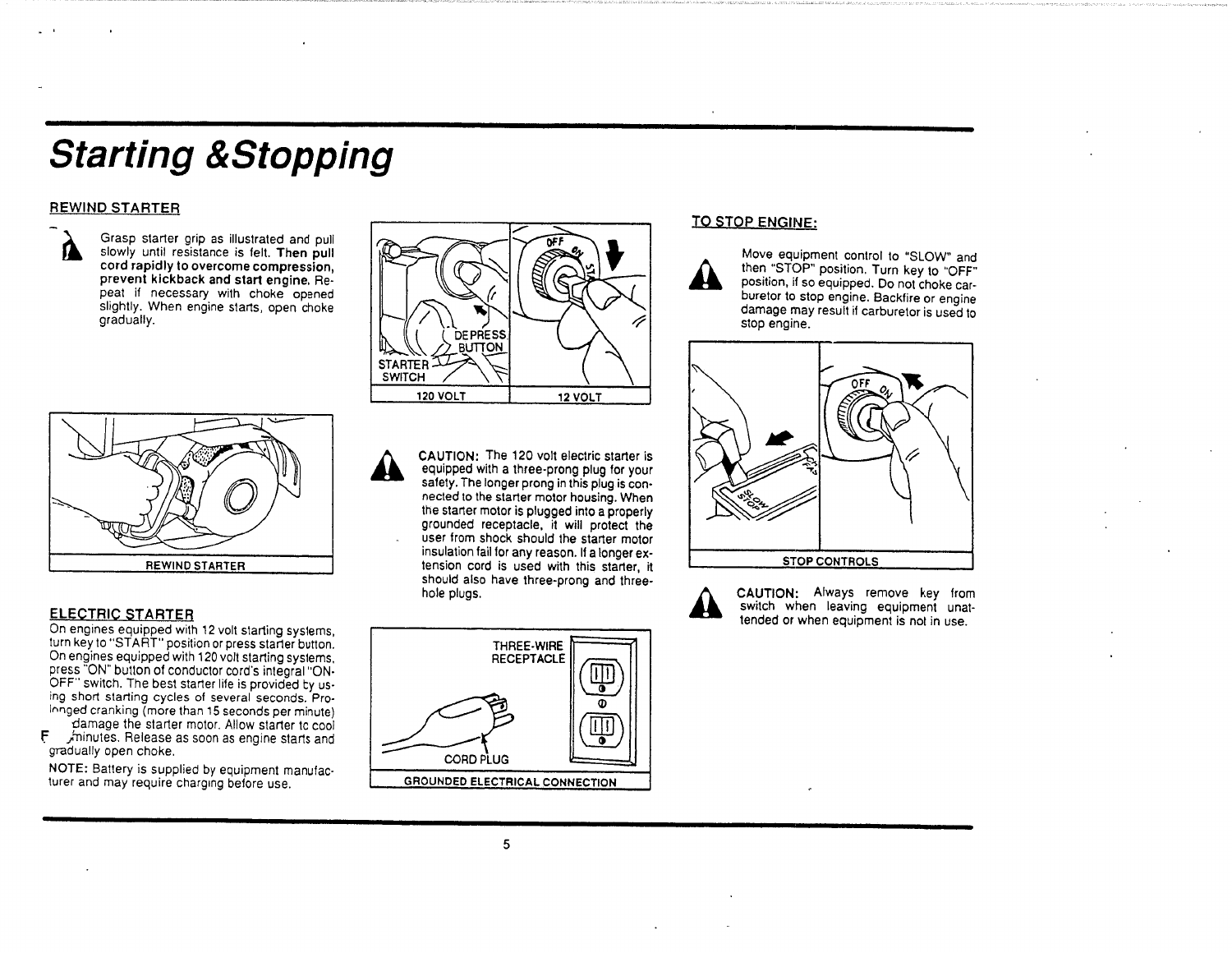## **Adjustments**

#### ENGINE AND EQUIPMENT CONTROLS



CAUTION: The manufacturer of the equipment on which the engine is installed specifies the Top No-Load RPM at which the engine will be operated. DO NOT EX-CEED this RPM.

Correct control adjustment is necessary for good engine performance.

#### MANUAL FRICTION CONTROL

Move knob as shown to change engine speed.



#### REMOTE CONTROL

Remote control casing and wire "B" are attached to engine at control plate as shown.



#### REMOTE CONTROL ADJUSTMENT

TO ADJUST OPERATION OF REMOTE CON-TROL:

If adjustment is needed, move equipment control lever to "FAST" position. Loosen casing clamp screw "A" and move casing and wire "B" to end of travel in direction shown by arrow. Tighten casing clamp screw "A." Check operation of controls after adjustment. Readjust if necessary.

#### **CARBURETOR ADJUSTMENTS**

Minor carburetor adjustment may be required to compensate for differences in fuel, temperature, altitude or load. Sno/Gard hood must be assembled to carburetor when running engine.

NOTE: Make FINAL ADJUSTMENT at temperatures in which engine operates.

#### **INITIAL ADJUSTMENT:**

Gently turn valves clockwise until they just cl Valves may be damaged by turning them in too id

Now open needle valve 1-1/2 turns counterclock. wise and idle mixture valve 1 turn counterclockwise This initial adjustment will permit the engine to be started and warmed up (approximately 5 minutes prior to final adjustment.



#### **FINAL ADJUSTMENT:**

Place equipment control lever in "FAST" position Turn needle valve in until engine slows (clockwiselean mixture). Then turn it out past smooth operating. point until engine runs unevenly (rich mixture). Nowturn needle valve to the midpoint between rich and: lean so the engine runs smoothly.

Next, adjust idle RPM. Rotate throttle counterclockwise and hold against stop while adjusting idle speed adjusting screw to obtain 1750 RPM. Ther while holding throttle against throttle stop, turn idle mixture valve in (lean) and out (rich). Set midway be tween rich and lean. Recheck idle RPM. Rela throttle. Engine should accelerate smoothly does not, the carburetor should be readjusted. Les ally to a slightly richer mixture.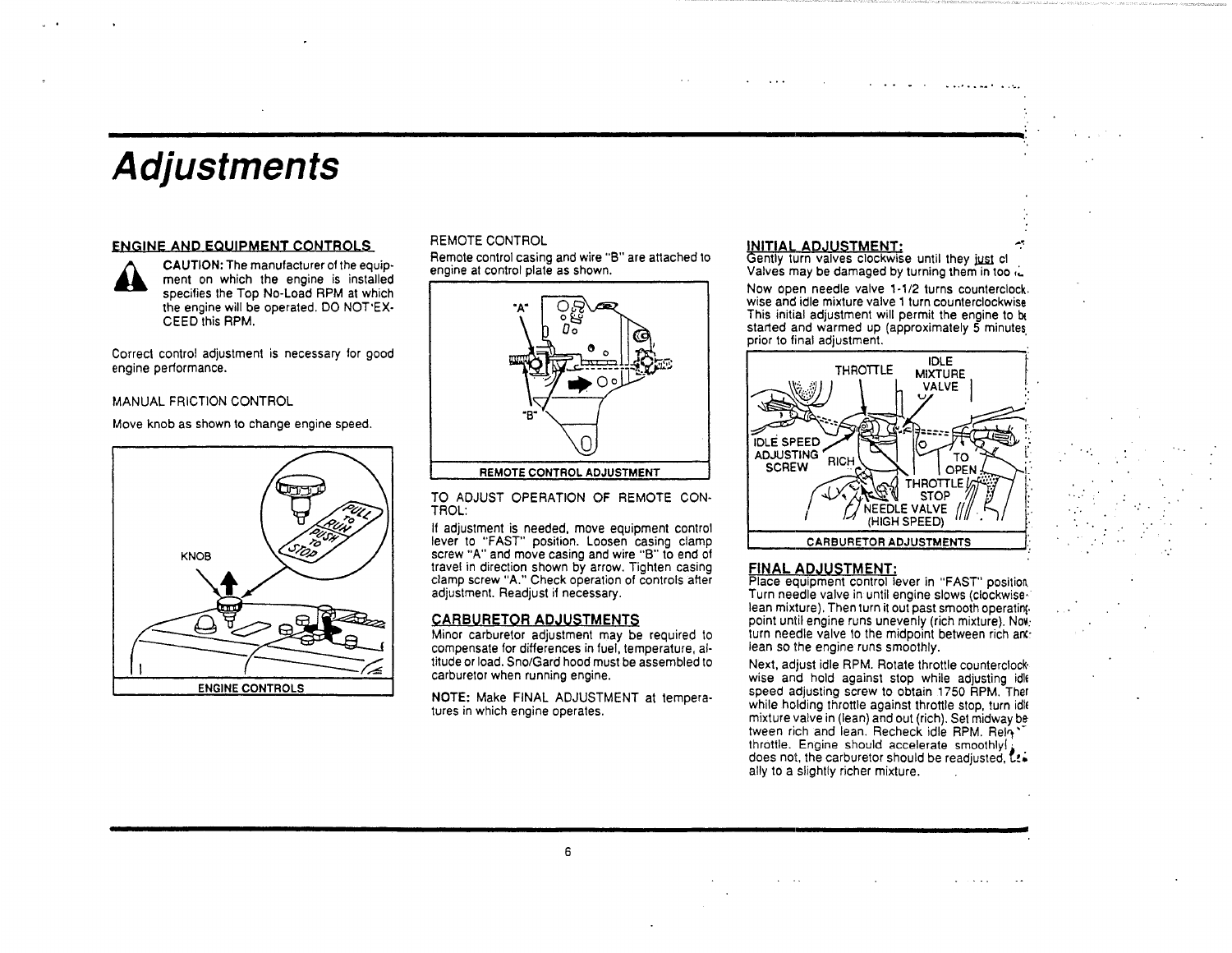## **Maintenance**



**CAUTION: TO PREVENT ACCIDENTAL** STARTING when servicing the engine or equipment, always remove the wire from the spark plug and insert in holding tab. Disconnect negative wire from battery terminal, if equipped with 12 volt starting system.

a- CHECK OIL LEVEL REGULARLY: Check after each 5 hours of operation or daily. BE SURE OIL LEVEL IS MAIN-TAINED.

#### **GENERAL RECOMMENDATIONS**

Occasionally place a few drops of oil on governor and throttle linkage and choke. A slight film of oil on these parts will afford additional protection from freezing and corrosion.

After using snow removal equipment, continue to run the engine for about 10 minutes in an area protected from snow. This will give the engine an opportunity to dry out any moisture which has collected.

When equipment is not in operation, provide protection from direct exposure to freezing rain or snow.

#### CHANGE OIL AS RECOMMENDED:

Change oil after first 5 hours of operation. Then, under normal operating conditions, change oil after every 50 hours of operation or every season, whichever bocurs first. Change oil after every 25 hours of<br>operation if the engine is operated under heavy<br>load. Remove oil drain plug and drain oil while engine is warm. Replace drain plug. Remove oil fill plug or dipstick and refill with new oil of correct grade. Replace oil fill plug or dipstick.



 $\overline{7}$ 

#### **CHANGE OIL (Gear Reduction Option):**

Remove oil level plug and oil fill plug. Drain oil after every 100 hours of operation or every season. whichever occurs first. To refill, pour SAE 30 oil into oil fill hole until it runs out level check hole. Replace both plugs. Oil fill plug has a vent hole and must be installed on top of gear case cover.

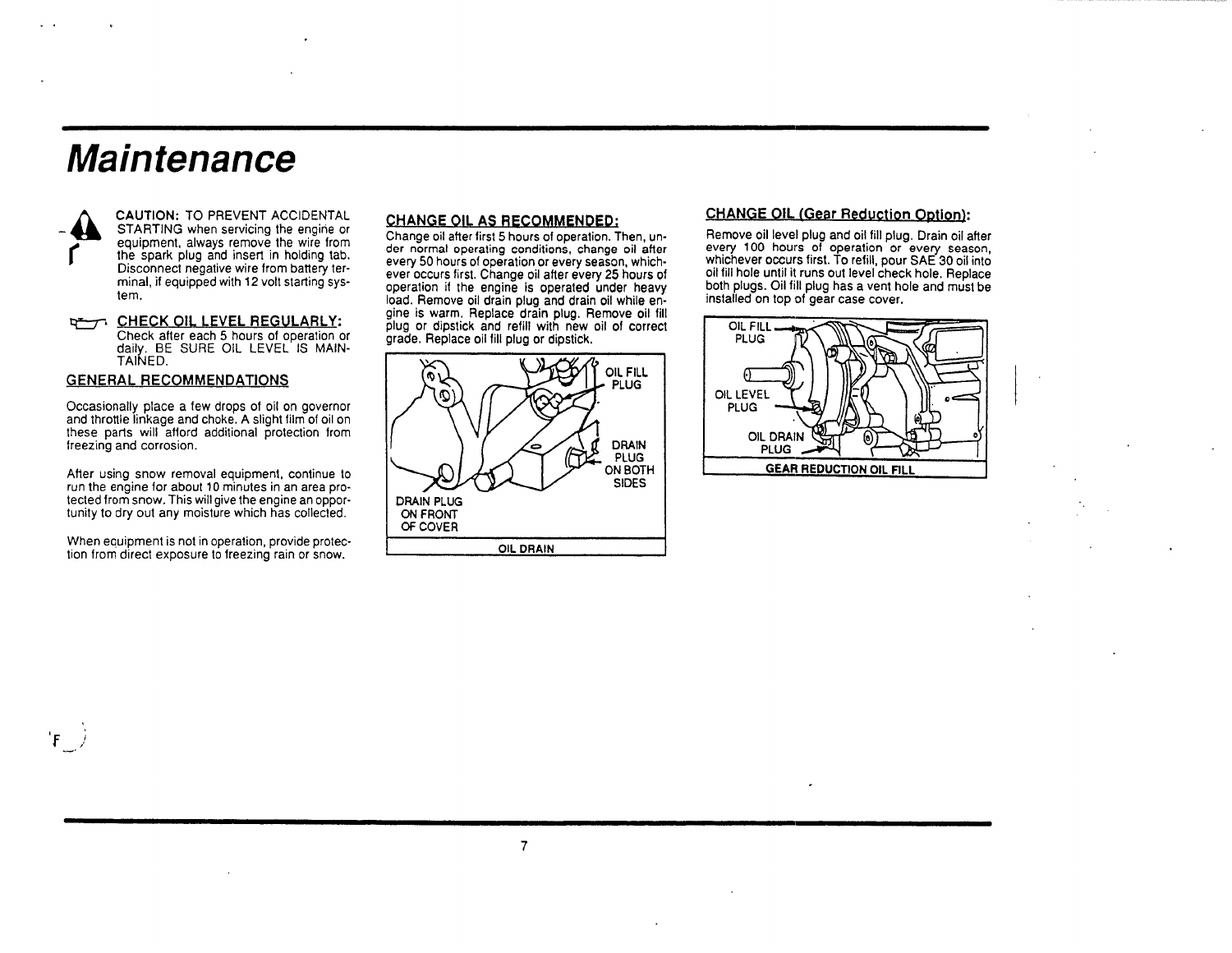## **Maintenance**

#### **CLEAN ENGINE:**

Remove dirt and debris with a cloth or brush. Cleaning with a forceful spray of water is not recommended as water could contaminate the fuel system.



CAUTION: To assure smooth operation,<br>keep rack and pinion controls, governor<br>linkage and springs free of debris.

CAUTION: Periodically clean muffler area<br>to remove all dirt and combustible debris.

#### REPLACE FUEL FILTER:

Replace In-Line fuel filter every 100 hours or every<br>season, whichever occurs first. Contact any Briggs & Stratton Authorized Service Center for correct replacement.



#### REPLACE OR CLEAN SPARK PLUG:

Replace or clean after every 100 hours of operation or every season, whichever occurs first.



NOTE: Do not blast clean spark plug. Spark plug should be cleaned by scraping or wire brushing and washing with a commercial solvent.

CAUTION: Sparking can occur if wire terminal does not fit firmly on spark plug. Reform terminal if necessary.

#### CLEAN SPARK ARRESTER SCREEN:

If engine muffler is equipped with spark arres screen assembly, remove every 50 hours or ev season, whichever occurs first, for cleaning and his spection. Replace if damaged. Contact any Briggs & Stratton Authorized Service Center.

#### **REMOVE COMBUSTION DEPOSITS:**

Remove cylinder head every 100-300 hours of operation. Scrape and wire brush the combustion deposits from cylinder, cylinder head, top of piston and around valves. Reassemble gasket and cylinder head. Turn screws down finger tight with three longer screws around exhaust valve, if so equipped Torque cylinder head screws in a staggered sequence to 165 in.-lbs. (19 Nm).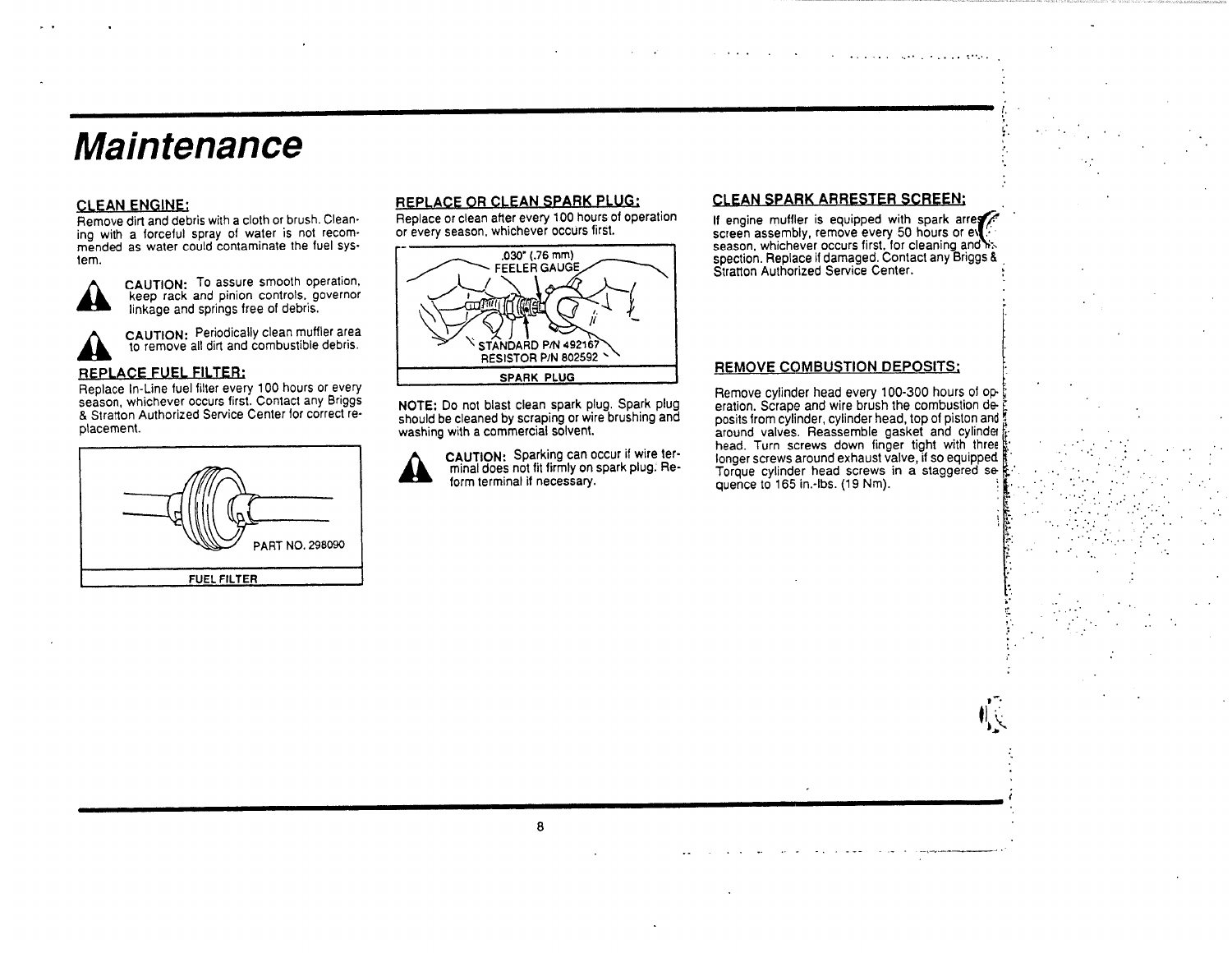## *Maintenance* **Schedule**

llow the hourly or calendar intervals, whichever occur first. pre frequent service may be required.

| <b>MAINTENANCE OPERATION</b>                        | Every 5 Hours<br>or Daily | 25 Hours or<br>Every Season | 50 Hours or<br>Every Season | 100 Hours or<br>Every Season | 100-300<br>Hours |
|-----------------------------------------------------|---------------------------|-----------------------------|-----------------------------|------------------------------|------------------|
| Check Oil Level                                     |                           |                             |                             |                              |                  |
| `hange Oil +                                        |                           |                             | Note 1                      |                              |                  |
| Change Oil (Gear Reduction)                         |                           |                             |                             |                              |                  |
| 'lean Cooling System                                |                           |                             |                             |                              |                  |
| <b>Ispect Spark Arrester</b><br>Optional Accessory) |                           |                             |                             | Note 2                       |                  |
| eplace or Clean Spark Plug                          |                           |                             |                             |                              |                  |
| eplace In-Line Fuel Filter                          |                           |                             |                             |                              |                  |
| lean Combustion<br>hamber Deposits                  |                           |                             |                             |                              |                  |

Change oil after first 5 hours, then after every 50 hours or every season.

Change oil every 25 hours when operating under heavy load or in high ambient temperatures.<br>Change oil every 25 hours when operating under heavy load or in high ambient temperatures.  $ite 1:$  $ote 2$ :

## BRIGGS & STRATTON AUTHORIZED SERVICE CENTERS ARE READY TO SERVE YOU AND ARE COMMITTED TO QUALITY SERVICE.

# International **Symbols**



 $\mathbf{9}$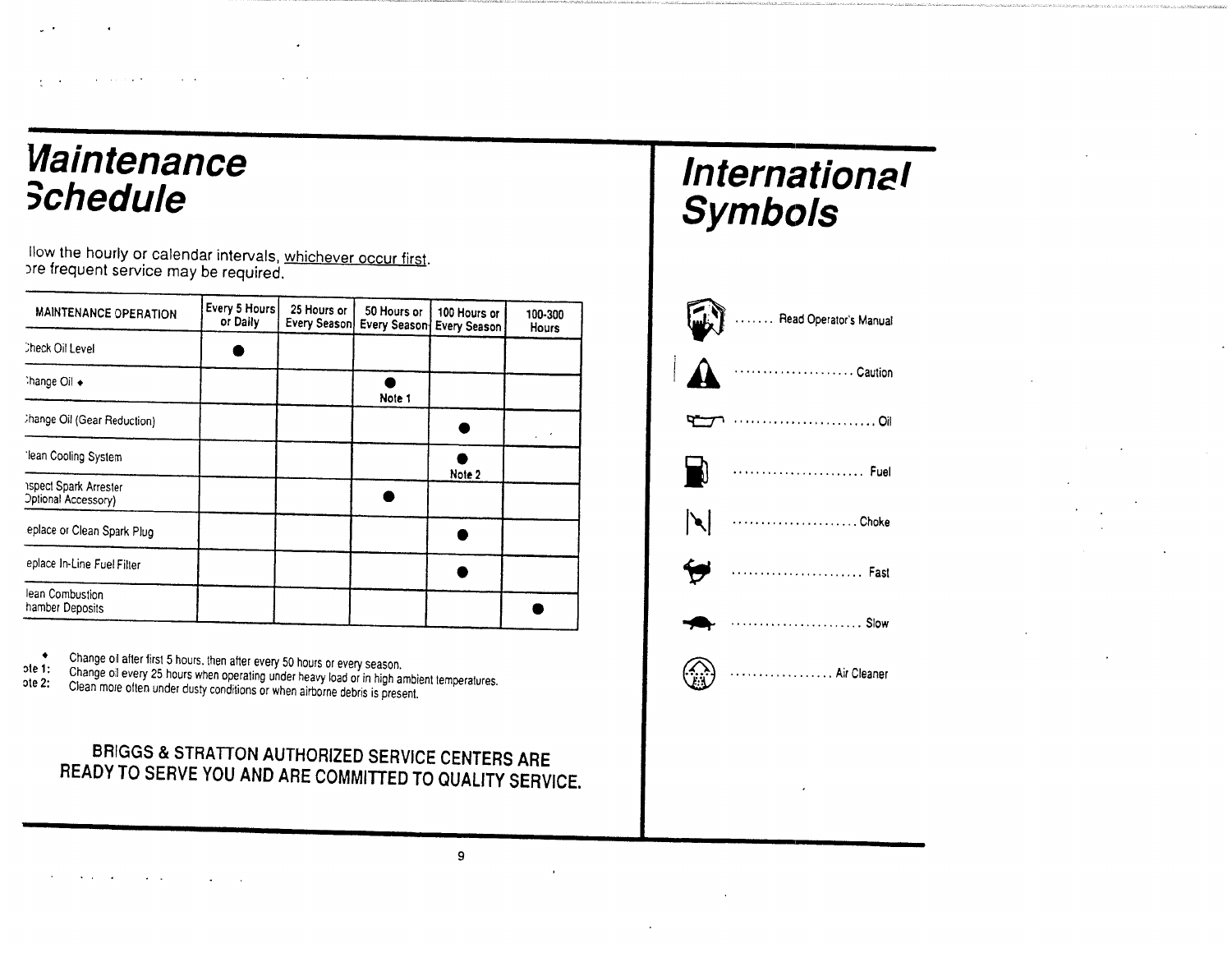# **General Information**

This is a single cylinder, L-head, air-cooled engine. On mobile equipment, the engine will operate satisfactorily at any angle at which operator and equipment can function safely.

### **MODEL SERIES 170400**

| Stroke 2-3/8 in. (60.33 mm)                                                     |  |
|---------------------------------------------------------------------------------|--|
|                                                                                 |  |
| Displacement  16.79 cu. in. (275.1 cc)<br>Torque (Max.) 11.0 Ft.-Lbs @ 2600 RPM |  |
|                                                                                 |  |

### **MODEL SERIES 190400**

| Displacement  19.44 cu. in. (318.5 cc)  |
|-----------------------------------------|
| Torque (Max.)  12.7 Ft.-Lbs. @ 2500 RPM |
|                                         |

NOTE: Engine power will decrease 3-1/2% for each 1.000 feet (305 m) above sea level and 1% for each 10° F (5.6° C) above 60° F (16° C).

### **TUNE-UP SPECIFICATIONS**

| <b>DESCRIPTION</b>                                                    | <b>B&amp;SPARTNO.</b> |
|-----------------------------------------------------------------------|-----------------------|
| Fuel Filter  298090                                                   |                       |
| Standard Spark plug  492167                                           |                       |
|                                                                       | (Champion J19LM)      |
| Resistor Spark plug  802592                                           |                       |
|                                                                       | (Champion RJ19LM)     |
| CLEARANCES                                                            | <b>DIMENSION</b>      |
| Spark Plug Gap 030 in. (.76 mm)                                       |                       |
| Intake Valve*  .005-.007 in. (.13-.18 mm)                             |                       |
| Exhaust Valve* 009-.011 in. (.23-.28 mm)                              |                       |
| $\mathbf{r}$ saith resolves a subset of $\mathbf{r}$ and $\mathbf{r}$ |                       |

with valve springs installed and piston 1/4 in. (6 mm) past top dead center.

In some areas, local law requires the use of a resistor spark plug to suppress ignition signals. If an engine was originally equipped with a resistor spark plug, be sure to use the same type of spark plug for replacement.

Walking fingers logo and "Yellow pages" are regis-<br>Tered trademarks in various jurisdictions. Note

### **STORAGE INSTRUCTIONS**

Engines to be stored over 30 days need to be protected or drained of fuel to prevent gum from forming in the fuel system or on essential carburetor parts.

1. For engine protection, we recommend the use of Briggs & Stratton Gasoline Additive, Part No. 5041, available from any Briggs & Stratton Authorized Service Center. Mix Additive with fuel in fuel tank or storage container. Run engine for a short time to circulate Additive through carburetor. Engine and fuel can be stored up to 24 months.

> CAUTION: If Additive is not used or if engine is operating on gasoline containing alcohol, remove all fuel from tank and run engine until it stops from lack of fuel.

- 2. While engine is still warm, drain oil from crankcase. Refill with fresh oil.
- 3. Remove spark plug and pour approximately 1/2 ounce (15 ml) of engine oil into the cylinder. Replace spark plug and crank slowly to distribute oil.
- 4. Clean dirt and chaff from cylinder, cylinder head fins, blower housing, rotating screen and muffler areas.
- 5. Store in a clean and dry area.

### **SERVICE & REPAIR INFORMATION**

If service or repair is needed, contact a Briggs & Stratton Authorized Service Center. To serve you promptly and efficiently, a Service Center will need model, type and code numbers from your engine.

 $10$ 



Your nearest service center may be lo cated in the "Yellow Pages" direct y under "Engines, Gasoline," "Gas MEngines," or similar category, You also locate the service center in your mailing zip code area by telephoning 1-800-233-3723. There are over 30,000 Authorized Service Centers worldwide available to serve you.

**Service State Construction** 

If service or repair is needed, contact a Briggs & Stratton Authorized Service Center. To serve you promptly and efficiently, a Service Center will need model, type and code numbers from your engine. Authorized Service Centers carry a stock of Original Briggs & Stratton Service Replacement Parts and are equipped with special service tools. Ask for Original Briggs & Stratton Service Replacement Parts which preserve the original design of your engine. Imitation replacement parts offer potential risks in internal construction as well as fit, finish and warranty back-up. Trained mechanics assure expert repair service on all Briggs & Stratton engines. Major engine repairs require proper tools and a thorough knowledge of internal combustion engine repair procedure.

Briggs & Stratton publishes illustrated shop manuals, parts lists and owner's manuals for every engine it manufactures. To receive a list of available publications, write to Briggs & Stratton Corporation, P.O. Box 1144, Milwaukee, WI 53201, Attention: Service Division.

The shop manual shown here includes "Theories of Operation." common specifications and detailed information covering the adjustment, tuneup and repair of Briggs & Stratton L-head, single cylinder, 4 cycle engines and is available from any Briggs & Stratton Authorized Service Center.



Part No. 270962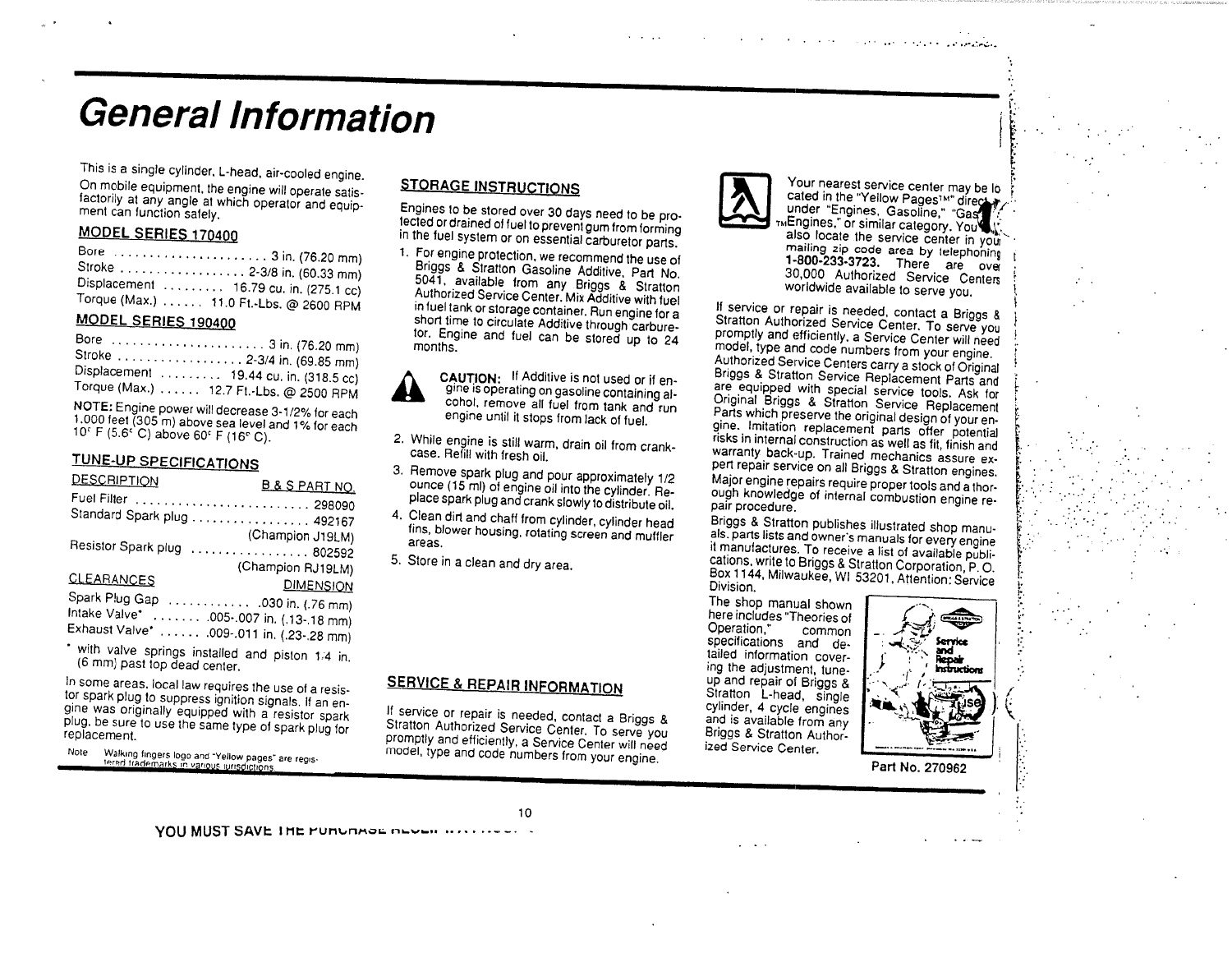#### ABOUT YOUR ENGINE WARRANTY: (see back cover for statement of LIMITED WARRANTY.)

Briggs & Stratton welcomes warranty repair and apologizes to you for being inconvenienced. Any Authorized Service Dealer may perform warranty repairs. Most warranty repairs are handled routinely, but sometimes requests for warranty service may not be appropriate. For example. warranty would not apply if engine damage occurred because of misuse,

tk of routine maintenance, shipping, handling, warehousing or to proper installation. Similarly, warranty is void if the serial number of the strigting has been removed or the engine has been altered or modified.

If a customer differs with the decision of the Service Dealer, an investigation will be made to determine whether the warranty applies. Ask the Service Dealer to submit all supporting facts to his Distributor or the Factory for review. If the Distributor or the Factory decides that the claim is justified, the customer will be fully reimbursed for those items that are defective. To avoid misunderstanding which might occur between the customer and the Dealer, listed below are some of the causes of engine failure that the warranty does not cover.

#### **IMPROPER MAINTENANCE:**

The life of an engine depends upon the conditions under which it operates, and the care it receives. Some applications, such as tillers, pumps and rotary mowers, are very often used in dusty or dirty conditions, which can cause what appears to be premature wear. Such wear, when caused by dirt, dust, spark plug cleaning grit, or other abrasive material that has entered the engine because of improper maintenance, is not covered by warranty.

THIS WARRANTY COVERS ENGINE RELATED DEFECTIVE MATERIAL AND/OR WORKMANSHIP ONLY, AND NOT REPLACE-MENT OR REFUND OF THE EQUIPMENT TO WHICH THE ENGINE MAY BE MOUNTED. NOR DOES THE WARRANTY EXTEND TO REPAIRS REQUIRED BECAUSE OF:

- 1. PROBLEMS CAUSED BY PARTS THAT ARE NOT ORIGINAL **BRIGGS & STRATTON PARTS.**
- 2. Equipment controls or installations that prevent starting, cause unsatisfactory engine performance, or shorten engine life. (Contact equipment manufacturer.)
- Leaking carburetors, clogged fuel pipes, sticking valves, or other damage, caused by using contaminated or stale fuel. (Use clean,

fresh, lead-free gasoline and Briggs & Stratton gasoline stabilizer, Part No. 5041.)

- 4. Parts which are scored or broken because an engine was operated with insufficient or contaminated lubricating oil, or an incorrect grade of lubricating oil (4 cycle engines: check oil level daily or after every 8 hours of operation. Refill when necessary and change at recommended intervals.) (2 cycle engines: use correct mixture of gasoline and BIA/NMMA certified oil.) Read "Owner's Manual."
- 5. Repair or adjustment of associated parts or assemblies such as clutches, transmissions, remote controls, etc., which are not manufactured by Briggs & Stratton.
- 6. Damage or wear to parts caused by dirt, which entered the engine because of improper air cleaner maintenance, re-assembly, or use of a nonoriginal air cleaner element or cartridge. (At recommended intervals, clean and re-oil the Oil-Foam® element or the foam pre-cleaner. and replace the cartridge.) Read "Owner's Manual."
- 7. Parts damaged by overspeeding, or overheating caused by grass, debris, or dirt, which plugs or clogs the cooling fins, or flywheel area, or damage caused by operating the engine in a confined area without sufficient ventilation. (Clean fins on the cylinder, cylinder head and flywheel at recommended intervals.) Read "Owner's Manual."
- 8. Engine or equipment parts broken by excessive vibration caused by a loose engine mounting, loose cutter blades, unbalanced blades or loose or unbalanced impellers, improper attachment of equipment to engine crankshaft, overspeeding or other abuse in operation.
- 9. A bent or broken crankshaft, caused by striking a solid object with the cutter blade of a rotary lawn mower, or excessive v-belt tightness.
- 10. Routine tune-up or adjustment of the engine.
- 11. Engine or engine component failure, i.e., combustion chamber, valves, valve seats, valve guides, or burned starter motor windings, caused by the use of alternate fuels such as, liquified petroleum, natural gas, altered gasolines, etc.

WARRANTY IS AVAILABLE ONLY THROUGH SERVICE DEALERS WHICH HAVE BEEN AUTHORIZED BY BRIGGS & STRATTON COR-PORATION. YOUR NEAREST AUTHORIZED SERVICE DEALER IS LISTED IN THE "YELLOW PAGESE" OF YOUR TELEPHONE DIREC-TORY UNDER "ENGINES, GASOLINE" OR "GASOLINE ENGINES," "LAWN MOWERS," OR SIMILAR CATEGORY.

|           | Briggs & Stratton Engines Are Made Under One Or More Of The Following Patents: Design D-247,177 (Other Patents Pending) |           |           |           |           |           |              |
|-----------|-------------------------------------------------------------------------------------------------------------------------|-----------|-----------|-----------|-----------|-----------|--------------|
| 5,271,363 | 5.197.425                                                                                                               | 5.105.331 | 5,016,588 | 4,971,219 | 4.520.288 | 4.270.509 | DES. 309.458 |
| 5,269,713 | 5.197.422                                                                                                               | 5.086.890 | 4.996.956 | 4.895.119 | 4.453.507 | 4.233.534 | DES. 309,457 |
| 5,265,700 | 5.191.864                                                                                                               | 5.040.644 | 4.995.357 | 4.819.593 | 4.430.984 | 4.168.288 | DES. 308.872 |
| 5.243,878 | 5.150.674                                                                                                               | 5.040.503 | 4.977.879 | 4.694.792 | 4.355.253 | 4.068.636 | DES. 308.871 |

In the USA and Canada, a 24 hour hot line, 1-800-233-3723, has a menu of pre-recorded messages offering you engine maintenance information.